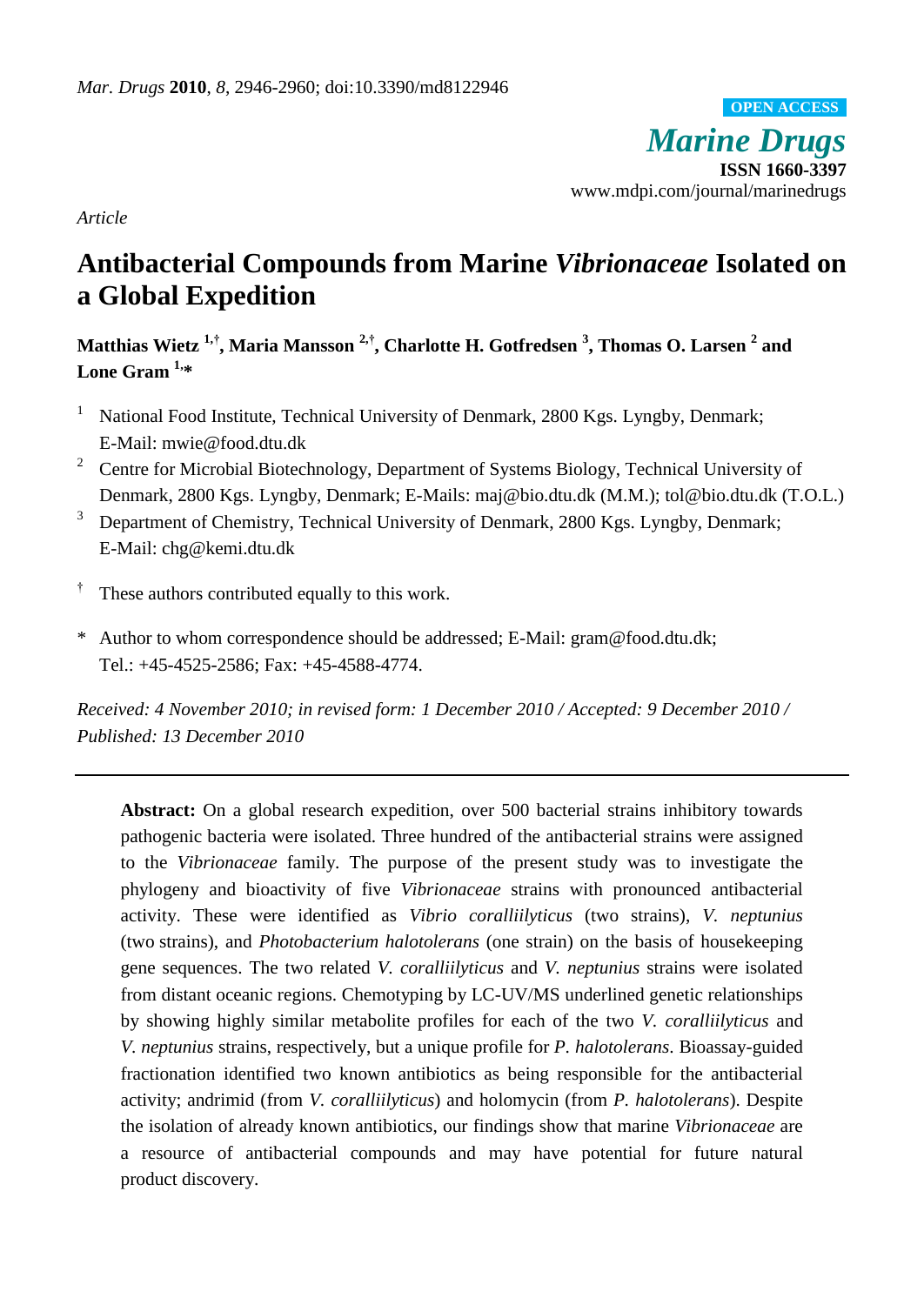**Keywords:** *Vibrio coralliilyticus*; *Vibrio neptunius*; *Photobacterium halotolerans*; chemotyping; andrimid; holomycin

# **1. Introduction**

Bioactive secondary metabolites are believed to play a key role in microbial interactions by mediating antagonistic activity and intercellular communication [1]. In addition, many microbial natural products have biotechnological potential as antibiotics, biosurfactants, antifungal, or anticancer agents [2]. Sequences of microbial genomes revealed that only a small fraction of the natural product diversity is known, highlighting the potential for finding novel bioactive compounds in environmental microorganisms [3]. The need for novel antimicrobials to combat increasing antibiotic resistances in pathogenic bacteria has stimulated the exploration of other than the traditional sources, such as terrestrial actinomycetes or fungi [4].

The marine environment harbors bacteria with antagonistic traits [5,6], and marine microorganisms are a potential source of novel antimicrobials [7]. Antagonistic marine bacteria have been isolated from surface [8] and deep waters [9], but the majority originated from biotic surfaces such as sponges [10], zooplankton and macroalgae [8,11], corals [12], and bryozoans [13]. Bioactive bacterial strains predominantly belong to *Pseudoalteromonas* spp. [14], the *Roseobacter* clade [15], and *Actinobacteria* [16]. A number of marine-derived antimicrobials have been characterized in greater detail, including halogenated [17] and sulfuric [18] compounds, depsipeptides [19] and lipopeptides [20], glycolipids [21], as well as high molecular weight structures such as amino acid oxidases [22].

Also the *Vibrionaceae* family, Gram-negative *Gammaproteobacteria* ubiquitous in marine and brackish environments [23], harbors strains with antagonistic activity [8]. The family comprises eight genera, with *Vibrio* and *Photobacterium* constituting the majority of species. To date, *Vibrionaceae* have primarily been investigated due to their pathogenic potential to humans and aquatic animals, but they also occur in commensal or symbiotic associations with eukaryotic organisms [23]. While the abundance of *Vibrionaceae* in nutrient-rich microenvironments such as chitinous zooplankton is potentially related to a superior nutrient utilization based on their metabolic versatility [24], antagonism of competing bacteria through production of antimicrobial compounds may also contribute to a selective advantage. Antimicrobials from *Vibrio* spp. can reduce the number of other microbial community members and influence microscale variations in competing bacterial populations [6]. Antibacterial activities have been described from *V. alginolyticus* [25], *V. parahaemolyticus* [26], *V. anguillarum* [27], and several unidentified *Vibrio* spp. [28,29]. However, the nature and frequency of antagonism among vibrios is still largely unknown, and only a few antibiotic *Vibrio* compounds have been structure elucidated to date [30,31].

The present study describes the analysis of bioactive *Vibrionaceae* strains collected during a global marine expedition [8]. The purpose was to (i) provide phylogenetic and chemical analyses of the strains with strongest antibacterial activity; (ii) characterize their bioactivity depending on culture conditions; and (iii) isolate and elucidate the structure of bioactive metabolites. We report the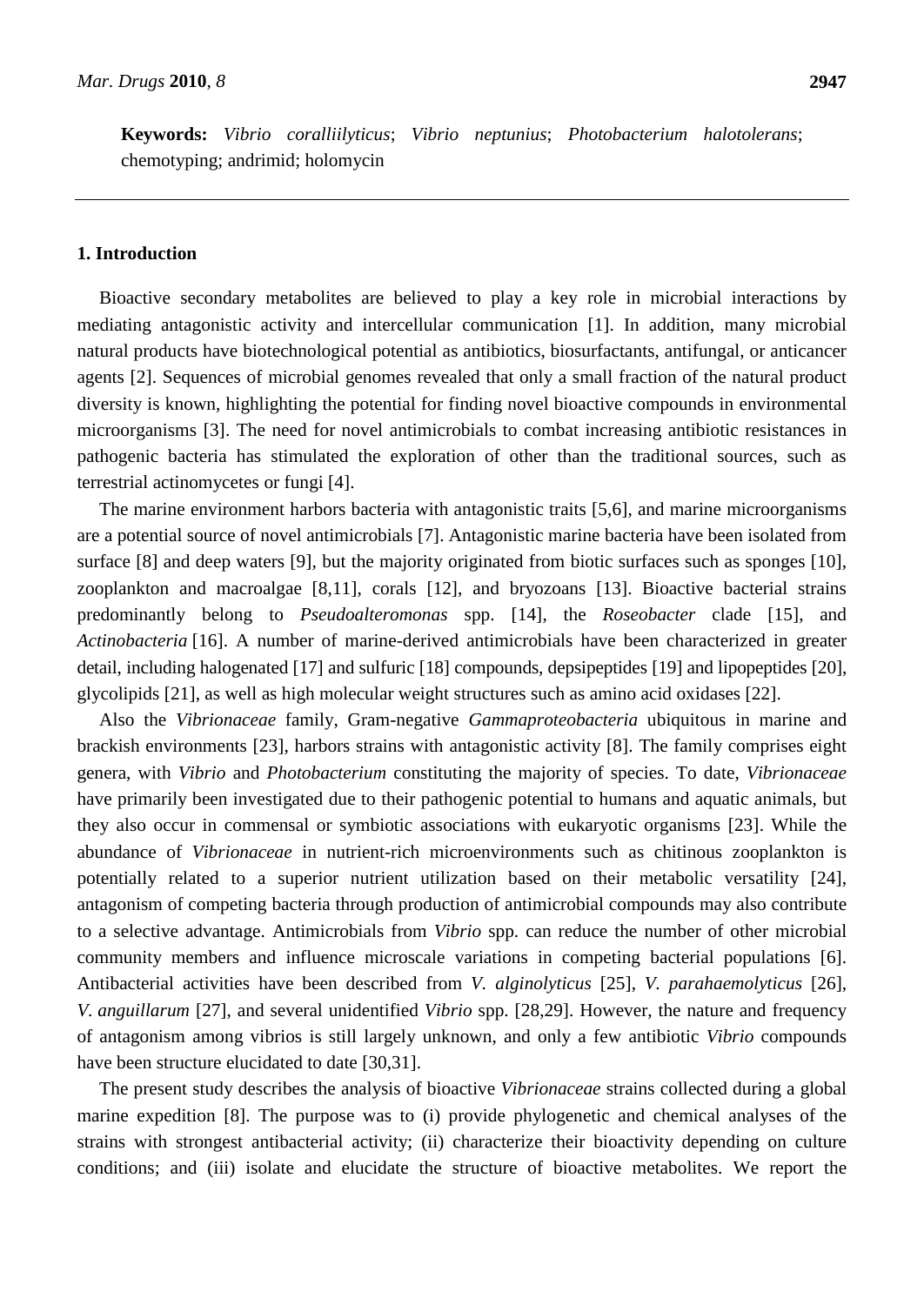identification of five *Vibrionaceae* strains with pronounced antibacterial activity, the use of chemotyping to support genetic identification, and the structures of two antibacterial compounds.

# **2. Results and Discussion**

# *2.1. Selection of Strains with Pronounced Antibacterial Activity*

Three hundred and one *Vibrionaceae* strains were isolated during a global marine expedition (http://www.galathea3.dk/uk) based on their ability to antagonize the fish pathogen *Vibrio anguillarum* strain 90-11-287 [8]. After being stored at −80 °C for between six and 12 months, all strains were retested for antibacterial activity against *V. anguillarum* strain 90-11-287 and the human pathogen *Staphylococcus aureus* strain 8325 by spotting colony mass on pathogen-seeded agar [8]. Activity was assessed by the formation of clearing zones around spotted colony mass. From 301 strains, only 138 retained antibacterial activity, being a small fraction compared to other antagonistic marine bacteria [32,33]. One hundred strains causing pronounced inhibition (diameter of clearing zones larger than 10 mm) were retested using the same set-up, resulting in a subselection of 39 strains with reproducible strong antibacterial activity when spotted on pathogen-seeded agar. This subselection was inoculated in liquid cultures and extracted with ethyl acetate to determine if antibacterial compounds were extractable with organic solvent. Activity was seen in ethyl acetate extracts from five strains, which were selected for further analyses. The five bioactive strains originated from different surface samples collected in distant oceanic regions (Figure 1).

**Figure 1.** Site of isolation, source, and species identification of five bioactive marine *Vibrionaceae*. Strains were identified to the species level by sequence analysis of several housekeeping genes (see below).

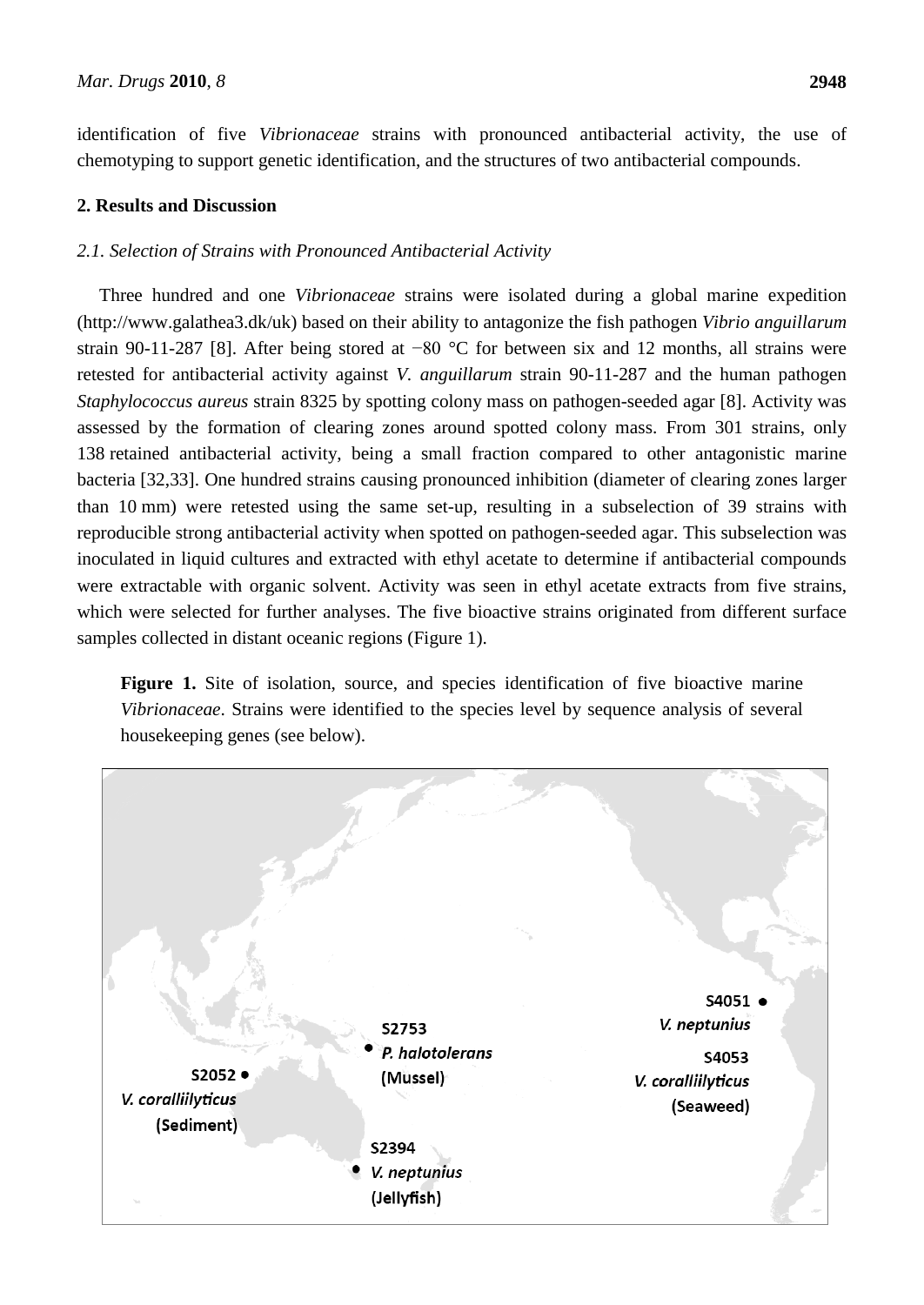## *2.2. Phylogenetic Identification and Chemotyping of Strains*

All strains investigated in the present study had previously been assigned to the *Vibrionaceae* family based on 16S rRNA gene similarities [8]. However, the 16S rRNA gene is highly conserved among the *Vibrionaceae* and is not well suited for identification to the species level [34]. Therefore, additional sequence analyses of three housekeeping genes (*recA*, *rpoA*, and *toxR*) were performed. These genes encode constitutively expressed proteins and are suitable for phylogenetic studies of *Vibrionaceae* [34,35]. On the basis of *recA* and *rpoA* sequence similarities, strains S2052 and S4053 were identified as *Vibrio coralliilyticus*, S2394 and S4051 as *Vibrio neptunius*, and S2753 as *Photobacterium halotolerans* (Figure 1). The *toxR* gene was less suited for general species identification due to its high variability even in closely related vibrios, as well as comparatively few *toxR* sequence data available in public gene libraries [36]. However, multiple alignments and neighbor-joining analyses of *toxR* sequences provided the best phylogenetic resolution for determining the relationship between the five strains (Figure 2). The usefulness of *toxR* for species discrimination was consistent with previous reports [35]. LC-UV/MS metabolite profiles underlined the close relationship between *V. coralliilyticus* S2052/4053 and *V. neptunius* S2394/4051, respectively. The evolutionary distance of *P. halotolerans* S2753 to the other strains was reflected by a unique metabolite profile (Figure 2). All five strains were consistent in their metabolite production in separate cultivations over a one-year interval.

Several metabolites were produced by all *V. coralliilyticus* and *V. neptunius* strains, for instance those related to the peaks at retention times  $Rt = 11.08$  and 12.03 min (Figure 2). Although they are different species, *V. coralliilyticus* and *V. neptunius* are closely related vibrios with only 2–3% sequence variation in the *recA* and *rpoA* genes (data not shown), signifying why biosynthetic pathways are shared between the species. Based on their molecular formulas, UV, and MS characteristics [37], most of the metabolites produced by both species were assigned as smaller peptides (*m/z* 300–500), a class of molecules commonly produced by marine culturable bacteria [38,39]. Despite the presence of shared metabolites between *V. coralliilyticus* and *V. neptunius*, clearly distinguishable peaks were seen as well. For instance, the major peak at retention time  $Rt = 10.02$  min (MW 479 Da) was only seen in the two *V. coralliilyticus*, and the peak at Rt = 10.11 min (MW 493 Da) only in the two *V. neptunius* strains.

The metabolites produced by *P. halotolerans* S2753 comprised a series of larger peptides  $(m/z, 500-900)$  [40]. The large peak at Rt = 1.70 min (MW 213 Da) displayed a unique UV spectrum characteristic of that of a highly conjugated system. However, this peak could not be ascribed to any known compound or compound class based on LC-UV/MS data alone.

Several metabolites ( $Rt = 4.70, 7.41, 8.60, 9.60,$  and  $10.50$  min) were found in all five strains and assigned as poly-β-hydroxybutyric acid polymers (PHB) of varying lengths (repeating unit  $n = 86$  Da). This was verified by NMR for some of the compounds (data not shown). PHB are common bacterial storage compounds accumulated when growing on an excess carbon source [41].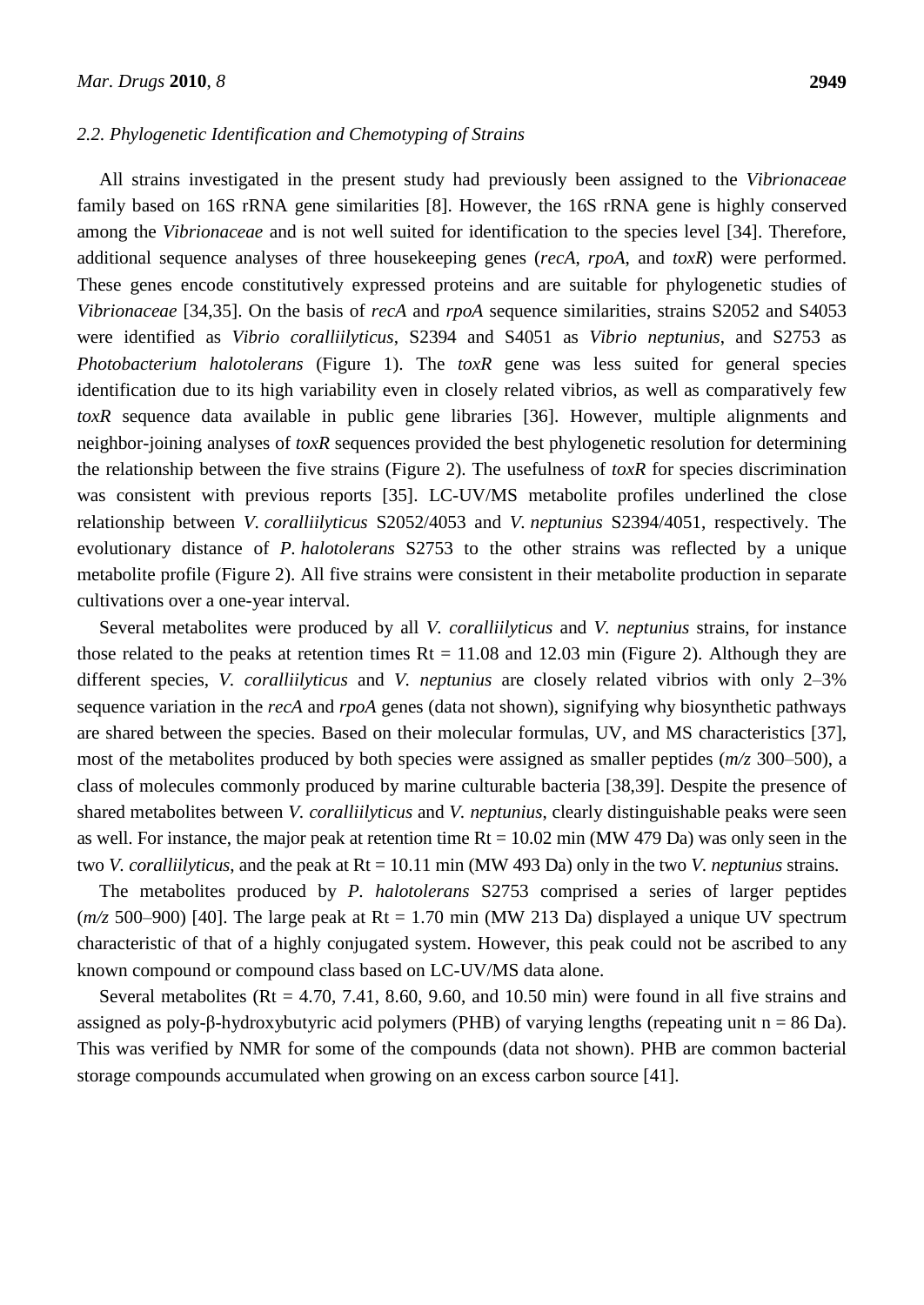**Figure 2.** Phylogenetic and chemical relationship between five bioactive *Vibrionaceae* based on neighbor-joining analyses of aligned *toxR* gene sequences and LC-MS Total Ion Chromatograms (TIC). The scale bar relates to the number of base substitutions in *toxR* % gene sequences (as displayed by branch lengths in the phylogenetic tree).

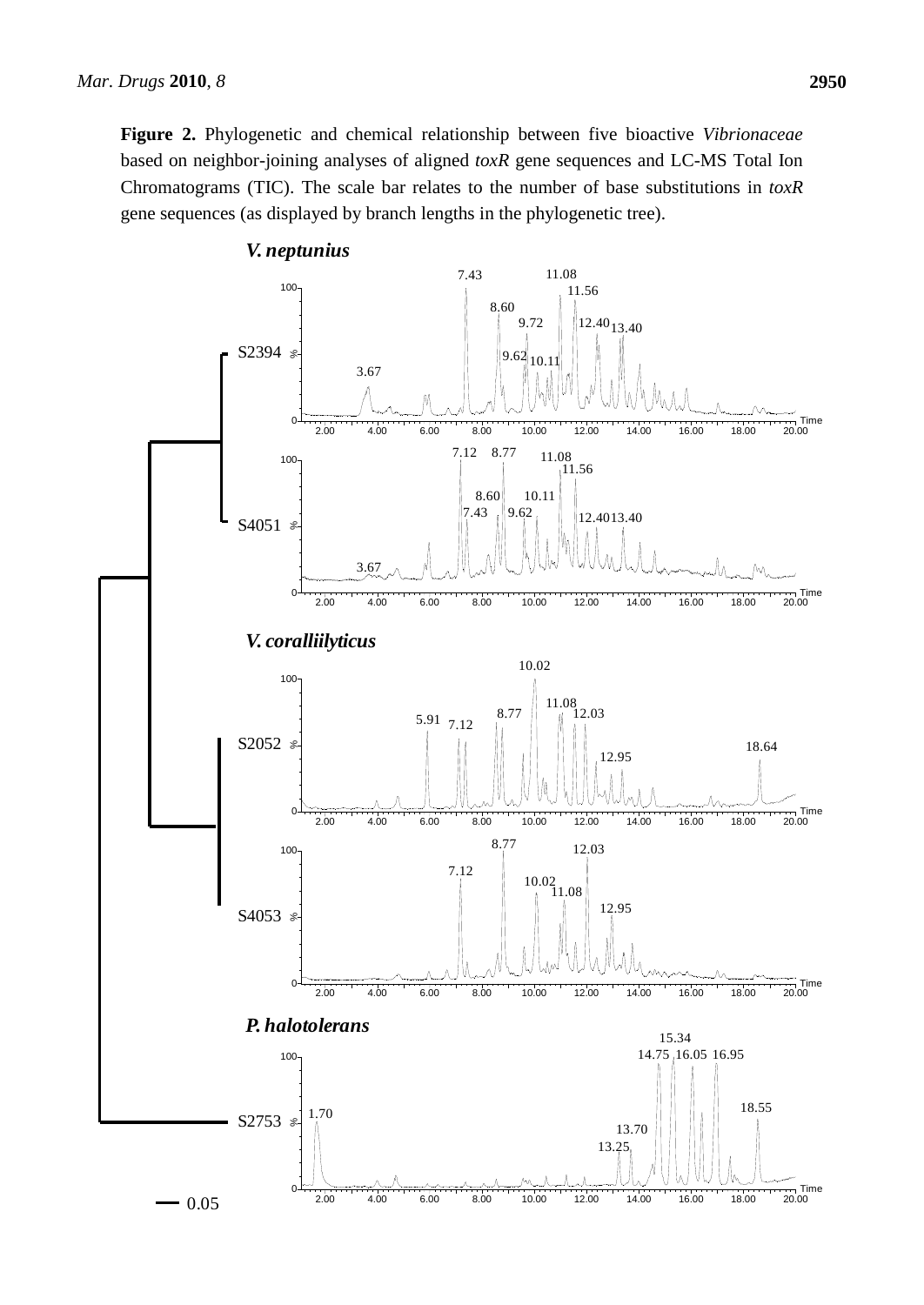Chemotyping of prokaryotes has mostly been restricted to analyses of fatty acids and sugars [42], but we show that also the profiling of small molecules can be used for species discrimination. This highlights the usefulness of metabolomics for bacterial classification, adding to recent work of whole-cell laser desorption MALDI-TOF mass spectrometry for characterization of vibrios [43] and secondary metabolite profiling to assess the biosynthetic potential of marine *Pseudoalteromonas* [32]. While our study is limited to the analysis of only three species from the *Vibrionaceae* family, the isolation of two genetically and chemically closely related "strain siblings" from distant oceanic regions indicated that production of certain secondary metabolites is a preserved trait. Similar secondary metabolite profiles were also shown for marine actinomycetal *Salinispora* spp. [44] from distant habitats. Also, all *Ruegeria mobilis* strains from worldwide locations produced the same antibiotic, tropodithietic acid [33].

# *2.3. Bioassay-Guided Identification of Antibacterial Compounds*

*V. coralliilyticus* (strains S2052 and S4053) and *P. halotolerans* (S2753) inhibited both *V. anguillarum* and *S. aureus*, whereas *V. neptunius* (strains S2394 and S4051) only inhibited *V. anguillarum* (Table 1)*.* Antibacterial activity was highest in aerated cultures and detected after one, three, and five days of incubation. No significant difference in activity was seen between the tested culture media.

**Table 1.** Inhibition of *V. anguillarum* strain 90-11-287 and *S. aureus* strain 8325 by ethyl acetate extracts from five marine *Vibrionaceae*. Antibacterial activity is displayed by the diameter of clearing zones (−: no activity; +: between 0 and 15 mm; ++: between 15 and 30 mm; +++: over 30 mm).

|                    |                    | <b>Inhibition of</b> |           |
|--------------------|--------------------|----------------------|-----------|
| <b>Strain</b>      | <b>Species</b>     | V. anguillarum       | S. aureus |
| S2052              | V. coralliilyticus | $+++$                | $^{++}$   |
| S2394              | V. neptunius       | $++$                 |           |
| S2753              | P. halotolerans    | $+++$                | $^{++}$   |
| S <sub>4</sub> 051 | V. neptunius       | $^{++}$              |           |
| S <sub>4</sub> 053 | V. coralliilyticus | $^{++}$              | $^+$      |

The finding of bioactivity among marine *Vibrionaceae* underlined marine microorganisms being a source of antimicrobials. To our knowledge, none of the species investigated here have previously been studied with respect to their secondary metabolome including antibacterial compounds.

To identify the compounds responsible for the observed activity, large-scale cultivations and fractionations were undertaken for *V. coralliilyticus* S2052 and *P. halotolerans* S2753, representing two distant *Vibrionaceae* species with different metabolite profiles. All fractionation steps were guided by activity testing against *V. anguillarum* strain 90-11-287.

Initial dereplication of S2052 by LC-UV/MS [37] and explorative solid-phase extraction (E-SPE) [45] indicated that andrimid ( $Rt = 10.02$  min; Figure 2) could be responsible for the antibacterial activity. This compound (Figure 3a), a hybrid nonribosomal peptide-polyketide antibiotic, was first described from an insect endosymbiont [46] and later found in other microbial species [47,48] including marine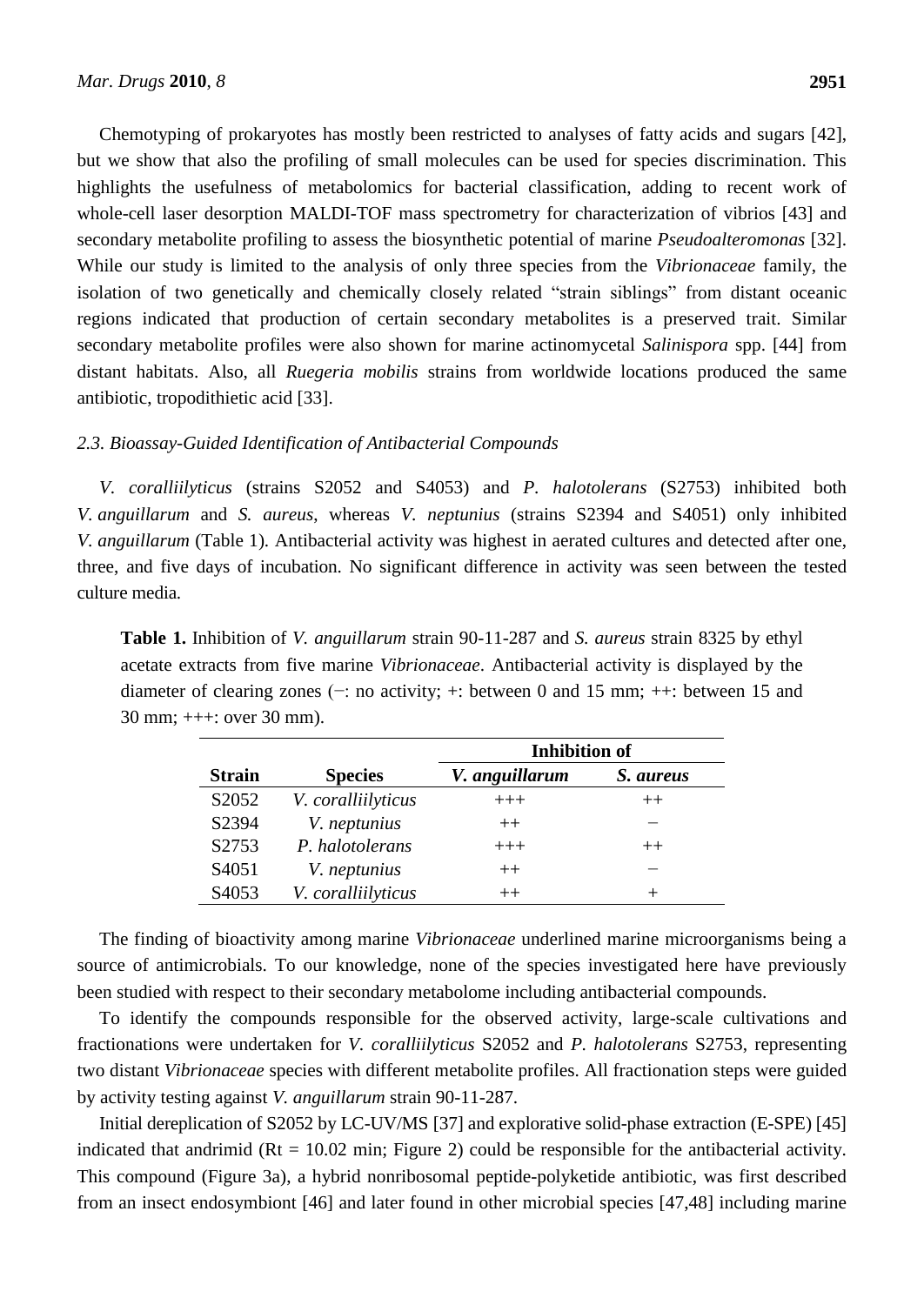vibrios [29,31]. Pure andrimid was isolated for NMR analysis, and our data was in accordance with literature data [47]. Andrimid acts as an acetyl-CoA carboxylase inhibitor [49], and we extended its broad antibiotic spectrum [50] by showing inhibition of the bacterial pathogens *Salmonella* Enteritidis, *Bacillus cereus*, *Yersinia enterolitica*, *Yersinia ruckeri*, *Vibrio harveyi*, and *Vibrio vulnificus* (data not shown). Production of andrimid was also confirmed for the other isolated *V. coralliilyticus* strain, S4053. We furthermore speculate whether a recent report of antagonism in the *V. coralliilyticus* type strain [12] was also attributed to this compound. Previous studies have revealed almost identical andrimid gene clusters and a transposase pseudogene in two producer species, suggesting horizontal gene transfer as the most likely explanation behind the cosmopolitanism of the antibiotic [51]. We hypothesize that such transfer is also the reason for its presence in *V. coralliilyticus* S2052 and S4053. Our study is the first linking andrimid production to a specific *Vibrio* species, with production occurring in two strains isolated from very different geographical regions and sources.

The antibacterial compound of *P. halotolerans* S2753 was identified as holomycin (Rt = 1.70 min; Figure 2), a compound belonging to the pyrrothine class of antibiotics acting by interference with RNA synthesis [52]. Our NMR data (Figure 3b) was consistent with previous reports [53]. Holomycin has until now only been found in Gram-positive *Streptomyces* [54,55], and the present study is the first demonstrating production of this antibiotic in a Gram-negative heterotrophic bacterium. While parallel evolution of this trait is possible, horizontal gene transfer is the more likely explanation for its occurrence in both *Vibrionaceae* and actinomycetes. We extended the broad-spectrum activity of holomycin [52] by showing inhibition of the bacterial pathogens *Listeria monocytogenes*, *Serratia marcescens*, *S.* Enteritidis, *B. cereus*, *Y. enterolitica*, *Y. ruckeri*, *V. harveyi*, *V. vulnificus* and *V. parahaemolyticus*, as well as of several marine strains from the *Roseobacter* and *Pseudoalteromonas* groups (data not shown).

**Figure 3.** Structures of andrimid (**a**) and holomycin (**b**) isolated from marine *Vibrionaceae*.



Neither andrimid nor holomycin were produced by *V. neptunius* S2394 and S4051, and further fractionation and purification is needed to identify the compound(s) responsible for their antibacterial activity. Interestingly, *V. neptunius* S4051 and *V. coralliilyticus* S4053 were isolated from the same seaweed sample, showing that two antagonistic *Vibrio* species whose antibacterial activity is based on different compounds co-occur in the same microenvironment. Moreover, the same sample also contained an antibiotic-producing *Pseudoalteromonas* strain [8].

Two of the antagonistic *Vibrionaceae* species harbor pathogenic strains, with *V. coralliilyticus* being pathogenic to corals [56] and *V. neptunius* being pathogenic to oysters [57]. While we do not know whether *V. coralliilyticus* S2052 has pathogenic potential, the *V. coralliilyticus* type strain has both antagonistic and pathogenic traits [12]. Hence, our results suggest that some vibrios possess a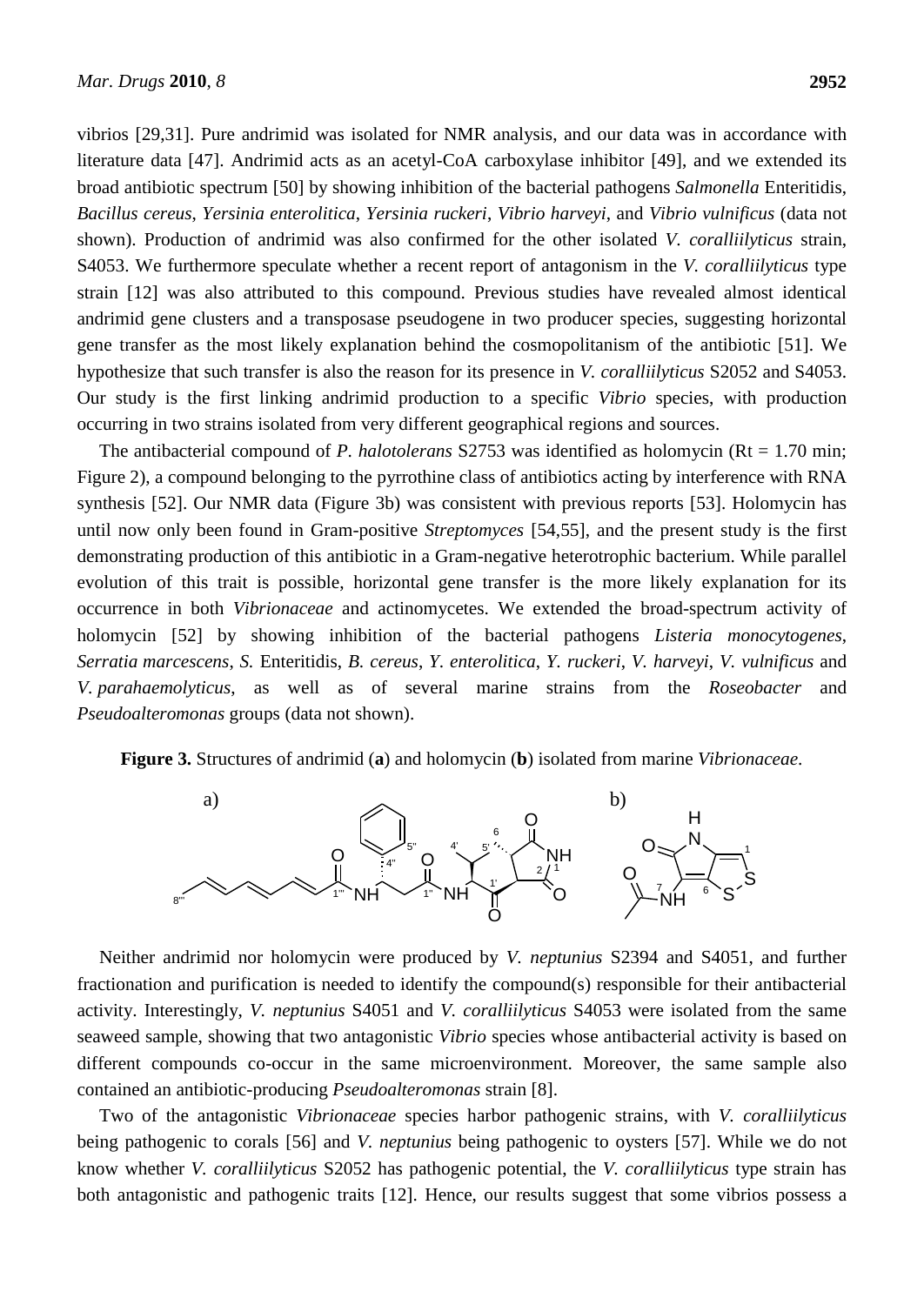dual physiology, being antagonistic against other prokaryotes but pathogenic towards higher organisms. Moreover, the production of antibiotics in several species suggests that these compounds may be of ecological importance [1].

This study highlights one of the challenges in natural product discovery. Despite major screening efforts for novel antimicrobials to be used in pharmaceutical, food, and aquaculture industries, only a limited amount of compounds have been discovered in recent years [58]. While the isolation of culturable bacteria remains a promising approach [42] and the secondary metabolome of marine vibrios has not been extensively studied, we only isolated known compounds despite careful dereplication prior to any compound purification. Dereplication is apparently troubled by the high degree of gene transfer between distantly related bacteria such as Gram-positive actinomycetes and Gram-negative *Proteobacteria* [3]. Many compounds in natural product databases such as AntiBase [59] have similar masses (<5 ppm difference), so even the combination of UV/VIS spectra, accurate mass data (<5 ppm), and E-SPE [45] is not sufficiently discriminatory for these organisms. To avoid isolation of redundant chemistry, dereplication by NMR [60] or ultra high-resolution mass spectrometry (<1 ppm) with high isotope accuracy ratios for correct elementary composition determination [61] is imperative to exclude previously isolated compounds.

# **3. Experimental Section**

### *3.1. Isolation of Bioactive Marine* Vibrionaceae

During a global research expedition (http://www.galathea3.dk/uk), marine bacterial strains were isolated from environmental samples and screened for antagonistic activity against a pathogenic *Vibrio anguillarum*, strain 90-11-287. Three hundred and one bioactive strains were identified as *Vibrionaceae* based on 16S rRNA gene similarities [8]. Pure cultures of strains were stored in cryoprotectant solution at −80 °C until being analyzed in the present study.

#### *3.2. Selection of Strains with Pronounced Antibacterial Activity*

All 301 strains were retested for antibacterial activity by spotting colony mass on agar seeded with either *V. anguillarum* strain 90-11-287 or *S. aureus* strain 8325. Activity was assessed by the formation of clearing zones around spotted colony mass. Selected active strains were grown both stagnant and aerated (200 rpm) in 30 mL Marine Broth 2216 (Difco 279110) for 3 days at 25 °C in 250 mL glass bottles. Cultures were extracted with an equal volume of HPLC-grade ethyl acetate (EtOAc) for 30 min. The organic phase was transferred to fresh sample vials and evaporated under nitrogen until dryness. Extracts were redissolved in 1 mL of EtOAc and stored at −20 °C until further analysis. EtOAc extracts were tested in a well diffusion agar assay [62] for activity against *V. anguillarum* strain 90-11-287 and *S. aureus* strain 8325.

## *3.3. Phylogenetic Analysis*

Genomic DNA was extracted from 1-day cultures using the NucleoSpin Tissue Kit (Macherey-Nagel, Düren, Germany) according to the manufacturer's instructions. PCR for *recA* and *toxR* gene fragments was performed according to [35], and PCR for *rpoA* gene fragments according to [34]. PCR products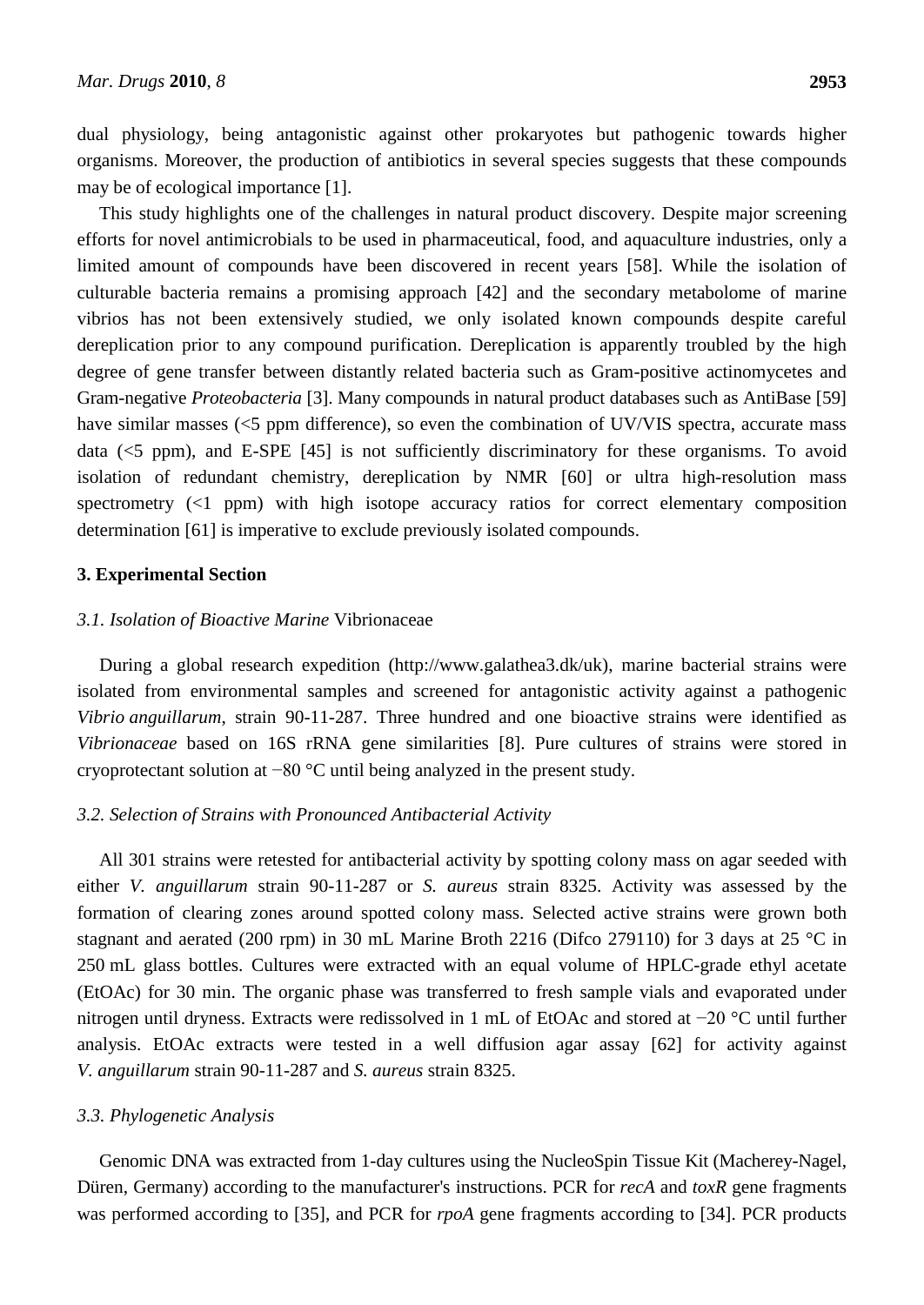were checked by agarose gel electrophoresis and purified using the Wizard PCR Preps DNA Direct Purification System (Promega, Madison, USA) according to the manufacturer's instructions. Obtained nucleotide sequences were edited using Chromas Lite (Technelysium, Australia) and aligned to its closest sequence relative [36]. The phylogenetic relationship between the five isolates was determined by neighbor-joining analyses (1000 bootstrap replicates) of nucleotide and amino acid alignments (translated using EMBOSS Transeq, http://www.ebi.ac.uk/Tools/emboss/transeq/) done in ClustalX. Gene sequences have been deposited at GenBank under the accession numbers HQ452614–452618 (*toxR*), HQ452619–452623 (*recA*), and HQ452624–452628 (*rpoA*).

# *3.4. Influence of Culture Conditions on Bioactivity*

The five strains with strongest antibacterial activity (S2052, S2394, S2753, S4051, and S4053) were grown both stagnant and aerated (200 rpm) at 25 °C in either Marine Broth (MB) or Marine Minimal Medium [63] containing 0.4% glucose and 0.3% casamino acids (MMM). Per strain and culture condition, three bottles were inoculated with 30 mL of medium each, of which each one was sampled after 1, 3, and 5 days of incubation. In addition, strains were grown in 30 mL sea salt solution (Sigma S9883; 40 g L<sup>-1</sup>) with 0.4% glucose and 0.3% casamino acids for 3 days (200 rpm) at 25 °C. EtOAc extracts were prepared as described above, and tested in a well diffusion agar assay [62] for activity against *V. anguillarum* strain 90-11-287 and *S. aureus* strain 8325.

## *3.5. Chemotyping*

Liquid chromatography-diode array/mass spectrometry (LC-UV/MS) analyses were performed on dried EtOAc extracts redissolved in methanol (MeOH) from all tested culture conditions to visualize the array of produced molecules. In addition, 3-day MMM cultures were extracted and analyzed in biological triplicate. LC-UV/MS was performed on an Agilent 1100 liquid chromatograph with a diode array detector (Agilent, Waldbronn, Germany) coupled to an LCT TOF mass spectrometer (Micromass, Manchester, UK) using a Z-spray ESI source. The separation was done on a Luna II  $C_{18}$ column (50 mm  $\times$  2 mm, 3 µm) (Phenomenex, Torrance, CA) fitted with a security guard system using a linear gradient starting from 15% acetonitrile (MeCN) in water (H<sub>2</sub>O) to 100% MeCN over 20 min at a flow rate of 300  $\mu$ L min<sup>-1</sup>. Both MeCN (HPLC grade) and H<sub>2</sub>O were buffered with 20 mM HPLC-grade formic acid (FA).

#### *3.6. Isolation and Structural Elucidation of Antibacterial Compounds*

Strains S2052 and S2753 were grown in 20 L sea salt solution (Sigma S9883; 40 g  $L^{-1}$ ) with 0.4% glucose and 0.3% casamino acids for 3 days (100 rpm) at 25 °C. On day 3, sterile Dianion HP20SS resin (Sigma-Aldrich, St. Louis, MO) was added to the broth (12 g of resin  $L^{-1}$ ). After 24 h, the resin was filtered off and washed with H<sub>2</sub>O (2  $\times$  1 L), followed by extraction with MeCN/H<sub>2</sub>O  $(80/20 \text{ v/v}; 2 \times 1500 \text{ mL}).$ 

For S2052, all organic extracts were pooled, absorbed onto 90 g Sepra ZT C18 (Phenomenex), and dried before packing into a 100 g SNAP column (Biotage, Uppsala, Sweden) with pure resin (10 g) in the base. Using an Isolera flash purification system (Biotage), the extract was subjected to a crude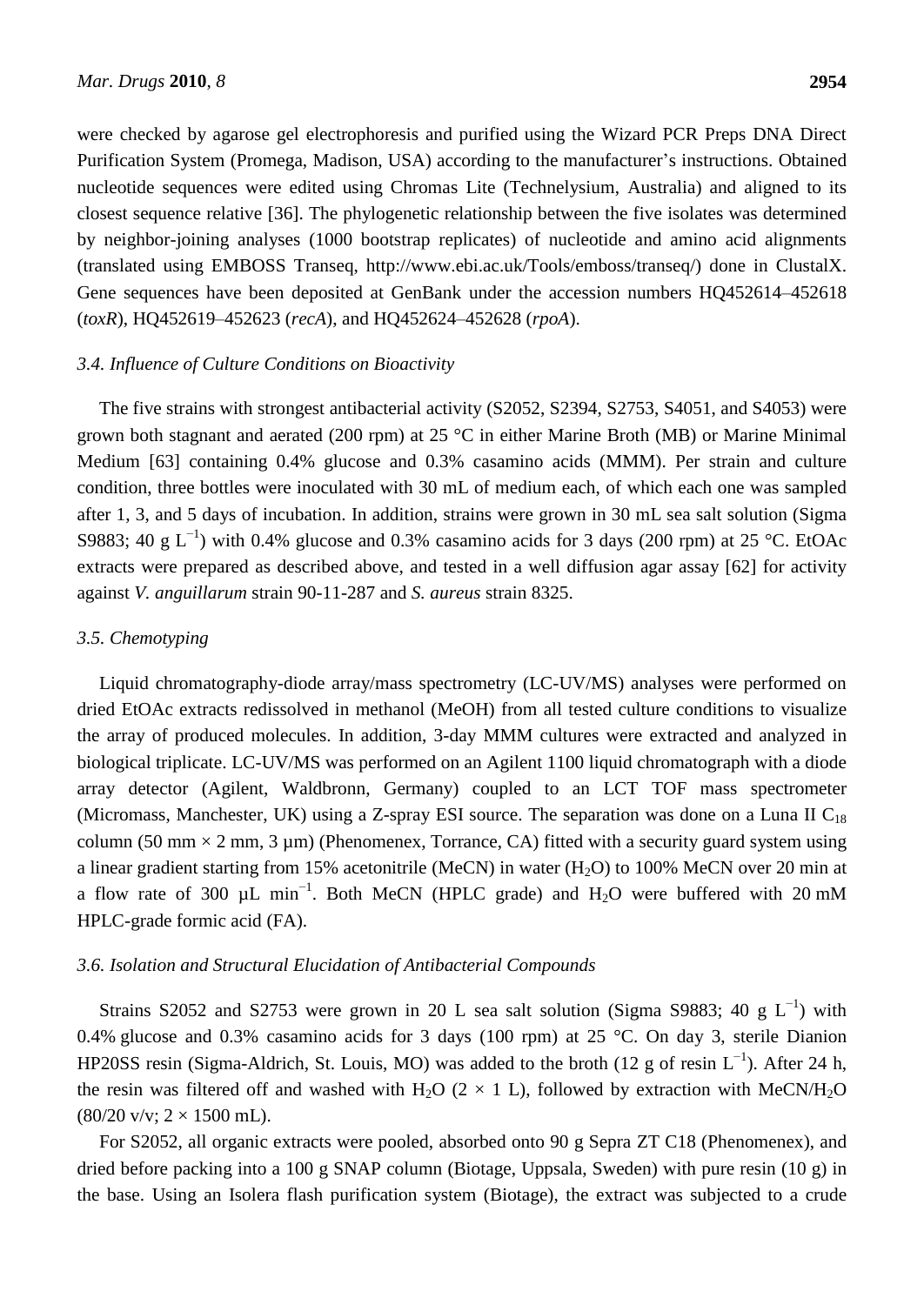fractionation using a MeCN/H<sub>2</sub>O gradient (flow rate 30 mL min<sup>-1</sup>) starting with 10% MeCN (10 min, isocratic), increasing to 100% MeCN (25 min) before washing with 100% MeCN (15 min). Fractions were automatically collected using UV detection (210 and 320 nm). The fraction with antibacterial activity (185 mg) was subjected to further purification on a Luna II C<sub>18</sub> column (250  $\times$  10 mm, 5 µm) (Phenomenex) using a 45–70% MeCN/H<sub>2</sub>O gradient (buffered with 20 mM FA, flow rate 5 mL min<sup>-1</sup>) over 20 minutes on a Gilson 322 liquid chromatograph with a 215 liquid handler/injector (BioLab, Risskov, Denmark). This yielded 7.6 mg of pure andrimid.

For S2753, the MeCN/H<sub>2</sub>O extract from Dianion HP20SS extraction was evaporated until dryness on a rotary evaporator. The extract was redissolved in EtOAc, absorbed onto 5 g Isolute diol (Biotage), and added to a glass column with pure diol (95 g). A total of 12 fractions were collected from the diol column (100 g,  $20 \times 350$  mm) ranging from heptane, dichloromethane, EtOAc to pure MeOH, running under gravity. The fraction with antibacterial activity (172 mg, 100% EtOAc) was further separated on the Isolera flash purification system, on Sepra ZT C18 (10 g SNAP) using a MeCN/H<sub>2</sub>O gradient (flow rate 12 mL min<sup>-1</sup>) starting with 5% MeCN increasing to 30% MeCN (12 min), quickly increasing to 100% MeCN (10 min). Fractions were automatically collected using UV detection (210 and 380 nm). Pure holomycin (4.3 mg) was obtained after final purification on a Luna II C<sub>18</sub> column (250  $\times$  10 mm, 5 μm) (Phenomenex) using a MeCN/H2O (buffered with 20 mM FA) gradient from 7–37% MeCN over 17 min.

NMR spectra were recorded on a Bruker Avance 800 MHz spectrometer with a 5 mm TCI Cryoprobe at the Danish Instrument Center for NMR Spectroscopy of Biological Macromolecules, using standard pulse sequences. The NMR data used for the structural assignment of andrimid and holomycin were acquired in DMSO- $d_6$  ( $\delta_H$  2.49 and  $\delta_C$  39.5 ppm).

Optical rotation was measured on a Perkin Elmer Model 341 polarimeter (Perkin Elmer, Waltham, MA) ( $\alpha_D$  at 589 nm).

*Andrimid*: orange-yellow amorphous solid; UV (MeCN/H<sub>2</sub>O)  $\lambda_{\text{max}}$  200 (100%), 280 (40%) nm;  $[\alpha]_D^{20}$  –62.9 ° (*c* 0.24, MeOH); <sup>1</sup>H NMR  $\delta_H$  ppm: 0.75 (3H, d, 6.7 Hz, H-4'), 0.80 (3H, d, 6.7 Hz, H-5'), 1.07 (d, 7.2 Hz, 1H, H-6), 1.78 (3H, d, 6.7 Hz, H-8'''), 2.30 (m, 1H, H-3'), 2.65 (1H, dd, 14.6, 6.2 Hz, H-2a''), 2.77 (1H, dd, 14.6, 8.2 Hz, H-2b''), 2.91 (m, 1H, H-4), 3.92 (d, 5.6 Hz, 1H, H-3), 4.62 (dd, 8.4, 5.4 Hz, 1H, H-2'), 5.28 (1H, m, H-3''), 5.90 (1H, m, H-7'''), 6.01 (1H, d, 15.2 Hz, H-2'''), 6.18 (1H, m, H-6'''), 6.26 (1H, dd, 14.5, 11.4 Hz, H-4'''), 6.53 (1H, dd, 14.5, 10.0 Hz, H-5'''), 7.00 (1H, dd, 15.2, 11.4 Hz, H-3'''), 7.20 (1H, m, H-7''), 7.29-7.31 (4H, m, H-5''/H-6''), 8.11 (1H, d, 8.4 Hz, NH-2'), 8.42 (1H, d, 8.5 Hz, NH-3''), 11.36 (s, 1H, NH-1); <sup>13</sup>C NMR  $\delta$ <sub>C</sub> ppm: 14.5 (C-6), 17.2 (C-4'), 18.3 (C-8'''), 19.4 (C-5'), 28.1 (C-3'), 39.0 (C-4), 41.9 (C-2''), 57.8 (C-3), 63.1 (C-2'), 124.2 (C-2'''), 126.4 (C-5''), 126.9 (C-7''), 128.1 (C-4'''), 128.2 (C-6''), 131.5 (C-6'''), 133.4 (C-7'''), 139.0 (C-5'''), 139.4 (C-3'''), 142.9 (C-4''), 164.3 (C-1'''), 169.9 (C-1''), 173.8 (C-2), 180.0 (C-5), 203.9 (C-1'); HRESIMS  $m/z$  479.2435 (calcd for C<sub>27</sub>H<sub>33</sub>N<sub>3</sub>O<sub>5</sub>, 479.2420).

*Holomycin*: orange-yellow prisms; UV (MeCN/H<sub>2</sub>O)  $\lambda_{\text{max}}$  200 (100%), 280 (40%) nm; <sup>1</sup>H NMR δ<sup>H</sup> ppm: 2.01 (s, 1H, H-9), 7.04 (s, 1H, H-1), 9.86 (s, 1H, NH-7), 10.69 (s, 1H, NH-3); <sup>13</sup>C NMR δ<sup>C</sup> ppm: 22.4 (C9), 110.6 (C-1), 115.4 (C-5), 133.7 (C-2), 133.9 (C-6), 167.9 (C-4), 168.8 (C-8); HRESIMS  $m/z$  213.9860 (calcd for C<sub>7</sub>H<sub>6</sub>N<sub>2</sub>O<sub>2</sub>S<sub>2</sub>, 213.9871).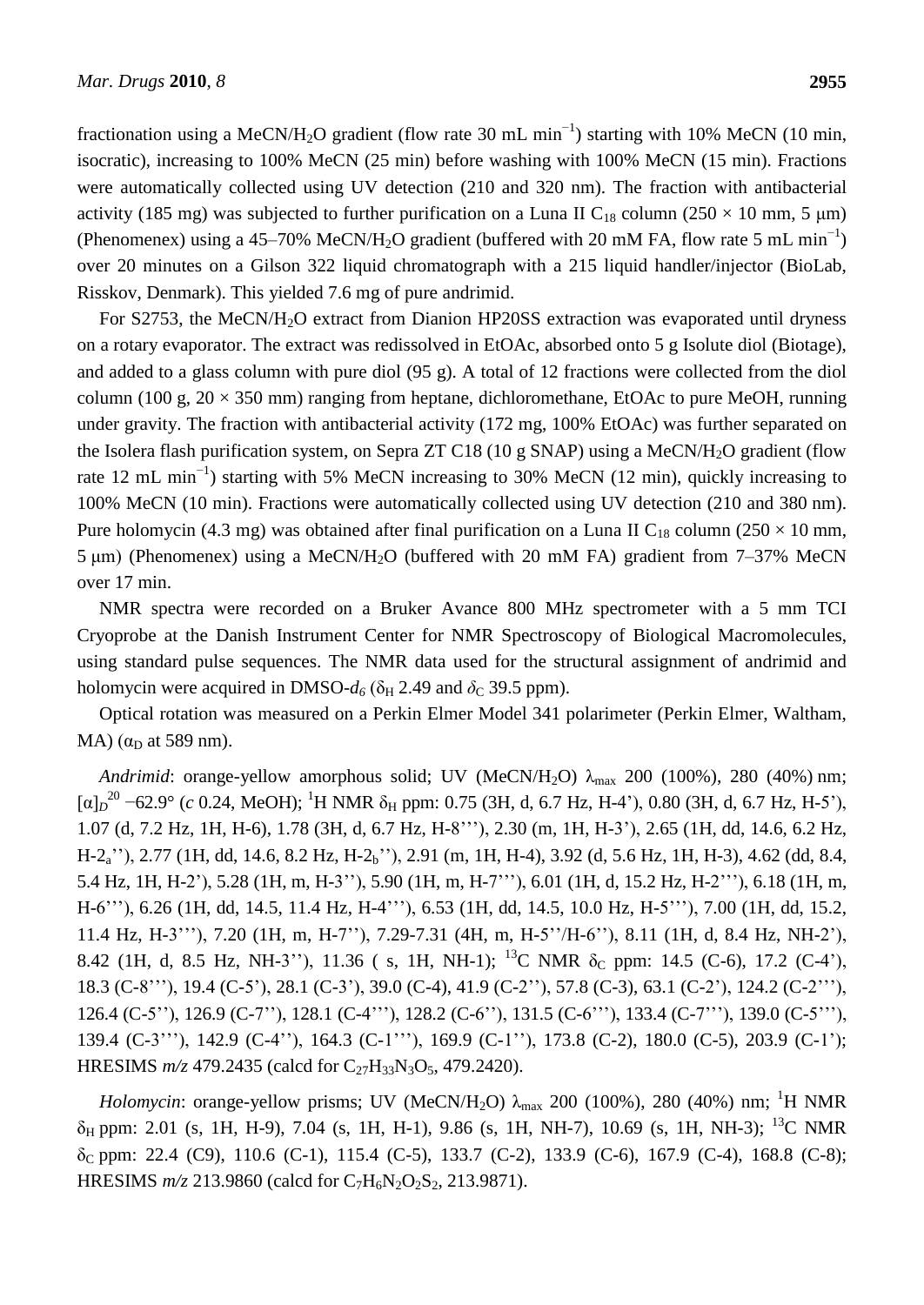# **4. Conclusions**

The present study adds to the knowledge of *Vibrionaceae* bioactivity and physiology by showing a worldwide occurrence of marine strains producing antibacterial compounds. In addition, we underlined that chemotyping can support gene-based species identification and help resolving phylogenetic relationships within a genetically homogenous family such as the *Vibrionaceae*. The discovery of known antibiotics that are also produced by evolutionary distant microbes suggests an involvement of horizontal gene transfer, and indicates that these compounds are fundamental to compete and communicate in the natural habitat. The cosmopolitanism of identical antibiotics has major implications for natural product discovery strategies and stresses the need for careful dereplication in the initial stages of screening. An alternative approach could be the screening for largely untested bioactivities, for instance, interference with quorum sensing or modulation of gene expression.

# **Acknowledgements**

We thank the Danish Instrument Center for NMR Spectroscopy of Biological Macromolecules for NMR time. Thanks to Louise Kjærulff for assisting in the purification of holomycin, and to Kamilla Spanggaard and Anja Sander for help with bioassays. Funding from the Programme Committee for Food, Health and Welfare under the Danish Strategic Research Council is acknowledged. The present work was carried out as part of the Galathea 3 expedition under the auspices of the Danish Expedition foundation. This is Galathea 3 contribution no. P70.

# **References**

- 1. Hibbing, M.E.; Fuqua, C.; Parsek, M.R.; Peterson, S.B. Bacterial competition: surviving and thriving in the microbial jungle. *Nat. Rev. Microbiol.* **2010**, *8*, 15–25.
- 2. Demain, A.L.; Sanchez, S. Microbial drug discovery: 80 years of progress. *J. Antibiot.* **2009**, *62*, 5–16.
- 3. Fischbach, M.A. Antibiotics from microbes: Converging to kill. *Curr. Opin. Microbiol.* **2009**, *12*, 520–527.
- 4. Berdy, J. Bioactive Microbial Metabolites. *J. Antibiot.* **2005**, *58*, 1–26.
- 5. Nair, S.; Simidu, U. Distribution and Significance of Heterotrophic Marine Bacteria with Antibacterial Activity. *Appl. Environ. Microbiol.* **1987**, *53*, 2957–2962.
- 6. Long, E.; Azam, F. Antagonistic Interactions among Marine Pelagic Bacteria. *Appl. Environ. Microbiol.* **2001**, *67*, 4975–4983.
- 7. Zhang, L.X.; An, R.; Wang, J.P.; Sun, N.; Zhang, S.; Hu, J.C.; Kuai, J. Exploring novel bioactive compounds from marine microbes. *Curr. Opin. Microbiol.* **2005**, *8*, 276–281.
- 8. Gram, L.; Melchiorsen, J.; Bruhn, J.B. Antibacterial activity of marine culturable bacteria collected from a global sampling of ocean surface waters and surface swabs of marine organisms. *Mar. Biotechnol.* **2010**, *12*, 439–451.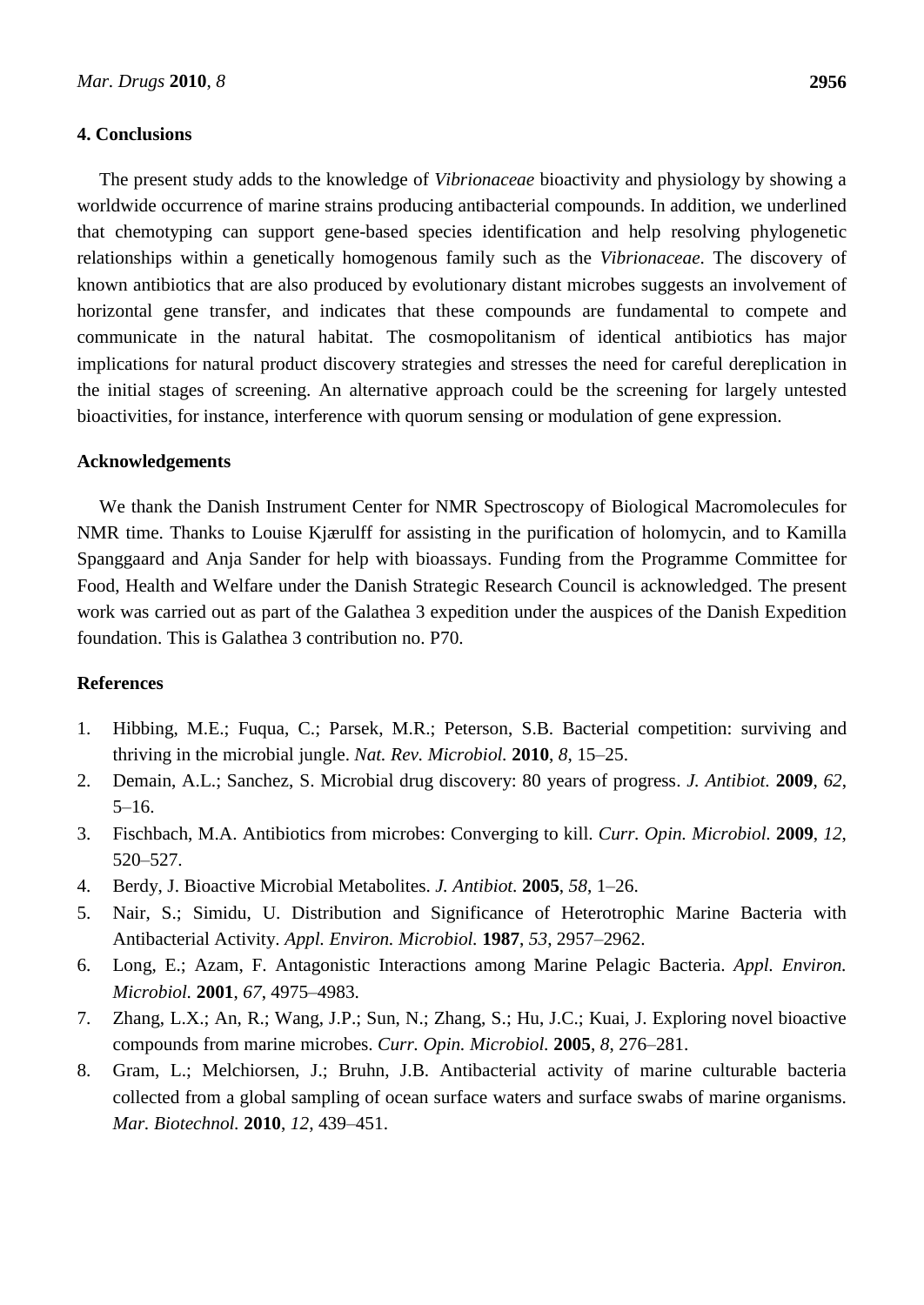- 9. Hohmann, C.; Schneider, K.; Bruntner, C.; Irran, E.; Nicholson, G.; Bull, A.T.; Jones, A.L.; Brown, R.; Stach, J.E.M.; Goodfellow, M.; *et al.* Caboxamycin, a new antibiotic of the benzoxazole family produced by the deep-sea strain *Streptomyces* sp. NTK 937. *J. Antibiot.* **2009**, *62*, 99–104.
- 10. Taylor, M.W.; Radax, R.; Steger, D.; Wagner, M. Sponge-Associated Microorganisms: Evolution, Ecology, and Biotechnological Potential. *Microbiol. Mol. Biol. Rev.* **2007**, *71*, 295–347.
- 11. Wiese, J.; Thiel, V.; Nagel, K.; Staufenberger, T.; Imhoff, J.F. Diversity of Antibiotic-Active Bacteria Associated with the Brown Alga *Laminaria saccharina* from the Baltic Sea. *Mar. Biotechnol.* **2009**, *11*, 287–300.
- 12. Rypien, K.L.; Ward, J.R.; Azam, F. Antagonistic interactions among coral-associated bacteria. *Environ. Microbiol.* **2010**, *12*, 28–39.
- 13. Herndl, H.; Wiese, J.; Thiel, V.; Imhoff, J.M. Phylogenetic diversity and antimicrobial activities of bryozoan-associated bacteria isolated from Mediterranean and Baltic Sea habitats. *Syst. Appl. Microbiol.* **2010**, *33*, 94–104.
- 14. Bowman, J.P. Bioactive Compound Synthetic Capacity and Ecological Significance of Marine Bacterial Genus *Pseudoalteromonas*. *Mar. Drugs* **2007**, *5*, 220–241.
- 15. Martens, T.; Gram, L.; Grossart, H.P.; Kessler, D.; Muller, R.; Simon, M.; Wenzel, S.C.; Brinkhoff, T. Bacteria of the *Roseobacter* clade show potential for secondary metabolite production. *Microb. Ecol.* **2007**, *54*, 31–42.
- 16. Bull, A.T.; Stach, J.E.M. Marine actinobacteria: new opportunities for natural product search and discovery. *Trends Microbiol.* **2007**, *15*, 491–499.
- 17. Andersen, R.J.; Wolfe, M.S.; Faulkner, D.J. Autotoxic Antibiotic Production by a Marine *Chromobacterium*. *Mar. Biol.* **1974**, *27*, 281–285.
- 18. Geng, H.F.; Bruhn, J.B.; Nielsen, K.F.; Gram, L.; Belas, R. Genetic dissection of tropodithietic acid biosynthesis by marine roseobacters. *Appl. Environ. Microbiol.* **2008**, *74*, 1535–1545.
- 19. Romanenko, L.A.; Uchino, M.; Kalinovskaya, N.I.; Mikhailov, V.V. Isolation, phylogenetic analysis and screening of marine mollusc-associated bacteria for antimicrobial, hemolytic and surface activities. *Microbiol. Res.* **2008**, *163*, 633–644.
- 20. Das, P.; Mukherjee, S.; Sen, R. Antimicrobial potential of a lipopeptide biosurfactant derived from a marine *Bacillus circulans*. *J. Appl. Microbiol.* **2008**, *104*, 1675–1684.
- 21. Kiran, G.S.; Thomas, T.A.; Selvin, J. Production of a new glycolipid biosurfactant from marine *Nocardiopsis lucentensis* MSA04 in solid-state cultivation. *Colloids Surf. B Biointerfaces* **2010**, *78*, 8–16.
- 22. Gomez, D.; Espinosa, E.; Bertazzo, M.; Lucas-Elio, P.; Solano, F.; Sanchez-Amat, A. The macromolecule with antimicrobial activity synthesized by *Pseudoalteromonas luteoviolacea* strains is an L-amino acid oxidase. *Appl. Microbiol. Biotechnol.* **2008**, *79*, 925–930.
- 23. Thompson, F.L.; Iida, T.; Swings, J. Biodiversity of Vibrios. *Microbiol. Mol. Biol. Rev.* **2004**, *68*, 403–431.
- 24. Farmer, J.; Hickman-Brenner, F. The Genera *Vibrio* and *Photobacterium*. In *The Prokaryotes*; Dworkin, M., Falkow, S., Rosenberg, E., Schleifer, K.K.-H., Stackebrandt, E., Eds.; Springer: New York, NY, USA, 2006.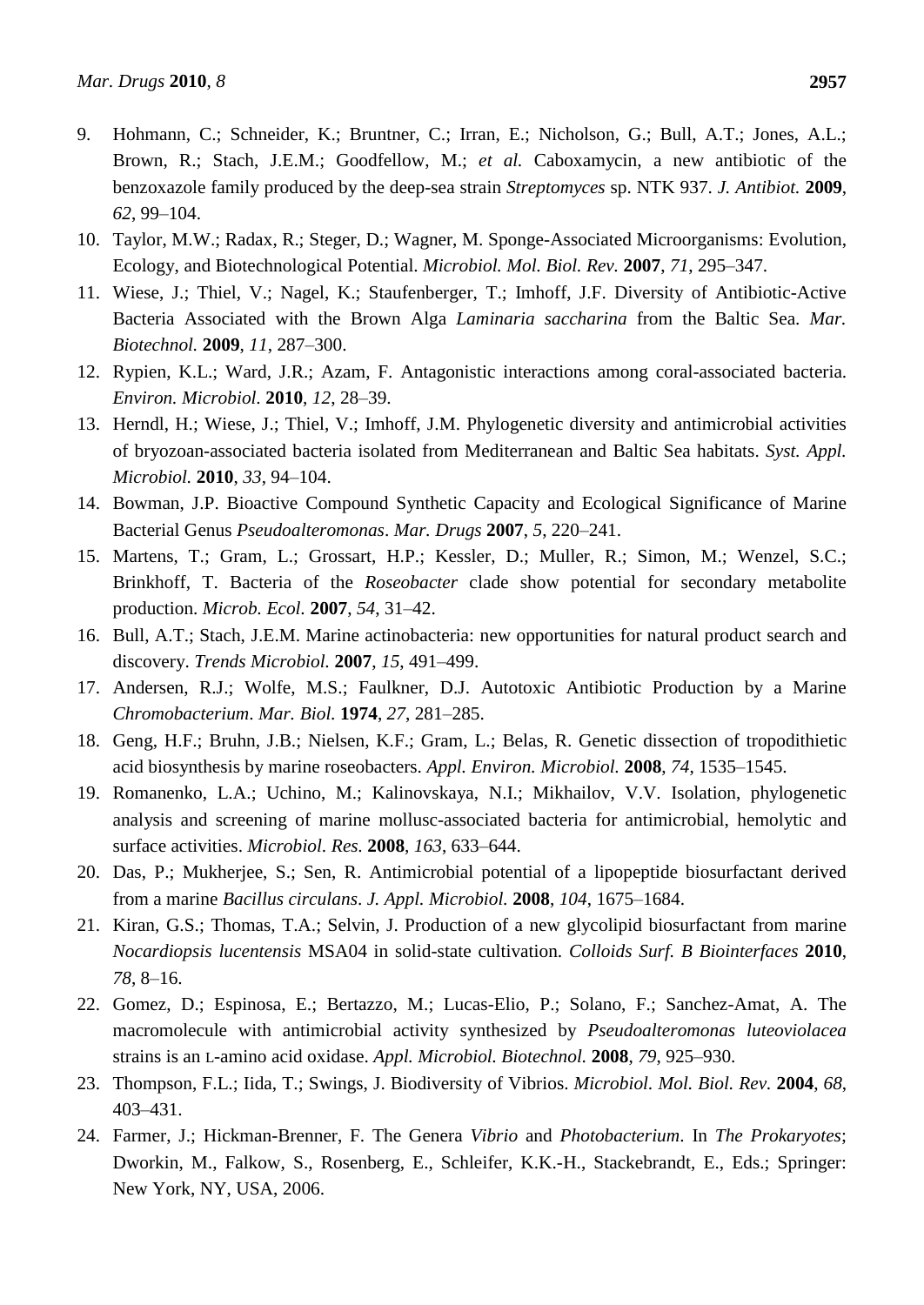- 25. Austin, B.; Stuckey, L.F.; Robertson, P.A.W.; Effendi, I.; Griffith, D.R.W. A Probiotic Strain of *Vibrio alginolyticus* Effective in Reducing Diseases Caused by *Aeromonas salmonicida*, *Vibrio anguillarum* and *Vibrio ordalii*. *J. Fish Dis.* **1995**, *18*, 93–96.
- 26. Radjasa, O.K.; Sabdono, A.; Zocchi, J.; Zocchi, E. Richness of secondary metabolite-producing marine bacteria associated with the sponge *Haliclona* sp. *Int. J. Pharmacol.* **2007**, *3*, 275–279.
- 27. Hjelm, M.; Riaza, A.; Formoso, F.; Melchiorsen, J.; Gram, L. Seasonal Incidence of Autochthonous Antagonistic *Roseobacter* spp. and *Vibrionaceae* Strains in a Turbot Larva (*Scophthalmus maximus*) Rearing System. *Appl. Environ. Microbiol.* **2004**, *70*, 7288–7294.
- 28. Castro, D.; Pujalte, M.J.; Lopez-Cortes, L.; Garay, E.; Borrego, J.J. Vibrios isolated from the cultured manila clam (*Ruditapes philippinarum*): Numerical taxonomy and antibacterial activities. *J. Appl. Microbiol.* **2002**, *93*, 438–447.
- 29. Long, R.A.; Rowley, D.C.; Zamora, E.; Liu, J.; Bartlett, D.H.; Azam, F. Antagonistic Interactions among Marine Bacteria Impede the Proliferation of *Vibrio cholerae*. *Appl. Environ. Microbiol.* **2005**, *71*, 8531–8536.
- 30. Kobayashi, M.; Aoki, S.; Gato, K.; Matsunami, K.; Kurosu, M.; Kitagawa, I. Marine Natural Products. XXXIV. Trisindoline, a New Antibiotic Indole Trimer, Produced by a Bacterium of *Vibrio* sp. Separated from the Marine Sponge *Hyrtios altum*. *Chem. Pharm. Bull.* **1994**, *42*, 2449–2451.
- 31. Oclarit, J.M.; Okada, H.; Ohta, S.; Kaminura, K.; Yamaoka, Y.; Iizuka, T.; Miyashiro, S.; Ikegami, S. Anti-*Bacillus* Substance in the Marine Sponge, *Hyatella* Species, Produced by an Associated *Vibrio* Species Bacterium. *Microbios* **1994**, *78*, 7–16.
- 32. Vynne, N.G.; Mansson, M.; Nielsen, K.F.; Gram, L. Bioactivity, chemical profiling and 16S rRNA based phylogeny of *Pseudoalteromonas* strains collected on a global research cruise. *Mar. Biotechnol.* **2010**, submitted for publication.
- 33. Gram, L.; Porsby, C.H.; Heilmann, J.; Jensen, M.; Melchiorsen, J.; Nielsen, K.F. A cosmopolitan bacterium: Phylogentic and phenotypic homogeneity in a global collection of *Ruegeria mobilis* of the *Roseobacter* clade. *Appl. Environ. Microbiol.* **2010**, submitted for publication.
- 34. Thompson, F.L.; Gevers, D.; Thompson, C.C.; Dawyndt, P.; Naser, S.; Hoste, B.; Munn, C.B.; Swings, J. Phylogeny and molecular identification of vibrios on the basis of multilocus sequence analysis. *Appl. Environ. Microbiol.* **2005**, *71*, 5107–5115.
- 35. Pascual, J.; Macian, M.C.; Arahal, D.R.; Garay, E.; Pujalte, M.J. Multilocus sequence analysis of the central clade of the genus *Vibrio* by using 16S rRNA, *recA*, *pyrH*, *rpoD*, *gyrB*, *rctB* and *toxR* genes. *Int. J. Syst. Evol. Microbiol.* **2009**, *60*, 154–165.
- 36. Altschul, S.F.; Madden, T.L.; Schaffer, A.A.; Zhang, J.H.; Zhang, Z.; Miller, W.; Lipman, D.J. Gapped BLAST and PSI-BLAST: A new generation of protein database search programs. *Nucleic Acids Res.* **1997**, *25*, 3389–3402.
- 37. Nielsen, K.F.; Smedsgaard, J. Fungal metabolite screening: database of 474 mycotoxins and fungal metabolites for dereplication by standardised liquid chromatography-UV-mass spectrometry methodology. *J. Chromatogr. A* **2003**, *1002*, 111–136.
- 38. Mitova, M.; Popov, S.; De Rosa, S. Cyclic peptides from a *Ruegeria* strain of bacteria associated with the sponge *Suberites domuncula*. *J. Nat. Prod.* **2004**, *67*, 1178–1181.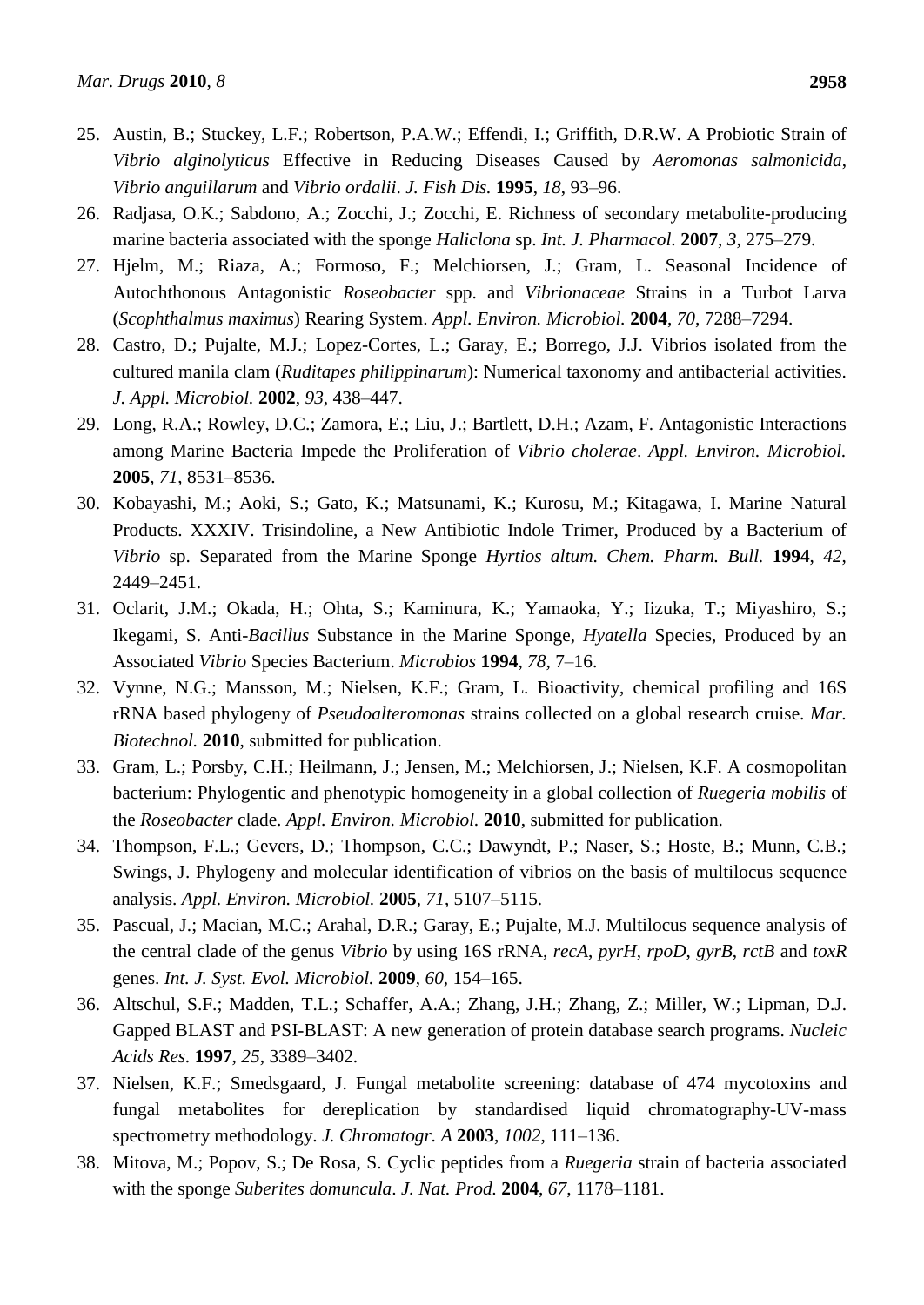- 39. Rungprom, W.; Siwu, E.R.O.; Lambert, L.K.; Dechsakulwatana, C.; Barden, M.C.; Kokpol, U.; Blanchfield, J.T.; Kita, M.; Garson, M.J. Cyclic tetrapeptides from marine bacteria associated with the seaweed *Diginea* sp. and the sponge *Halisarca ectofibrosa*. *Tetrahedron* **2008**, *64*, 3147–3152.
- 40. Mansson, M.; Nielsen, A.; Kjaerulff, L.; Gotfredsen, C.H.; Ingmer, H.; Wietz, M.; Gram, L.; Larsen, T.O. Inhibition of virulence gene expression in *Staphylococcus aureus* by novel depsipeptides from a marine *Photobacterium*. **2010**, to be submitted for publication.
- 41. Chien, C.C.; Chen, C.C.; Choi, M.H.; Kung, S.S.; Wei, Y.H. Production of poly-β-hydroxybutyrate (PHB) by *Vibrio* spp. isolated from marine environment. *J. Biotechnol.* **2007**, *132*, 259–263.
- 42. Bull, A.T. *Microbial Diversity and Bioprospecting*; ASM Press: Washington, DC, USA, 2003.
- 43. Dieckmann, R.; Strauch, E.; Alter, T. Rapid identification and characterization of *Vibrio* species using whole-cell MALDI-TOF mass spectrometry. *J. Appl. Microbiol.* **2010**, *109*, 199–211.
- 44. Jensen, P.R.; Williams, P.G.; Oh, D.C.; Zeigler, L.; Fenical, W. Species-Specific Secondary Metabolite Production in Marine Actinomycetes of the Genus *Salinispora*. *Appl. Environ. Microbiol.* **2007**, *73*, 1146–1152.
- 45. Mansson, M.; Phipps, R.K.; Gram, L.; Munro, M.H.G.; Larsen, T.O.; Nielsen, K.F. Explorative Solid-Phase Extraction (E-SPE) for Accelerated Microbial Natural Product Discovery, Dereplication, and Purification. *J. Nat. Prod.* **2010**, *73*, 1126–1132.
- 46. Fredenhagen, A.; Tamura, S.Y.; Kenny, P.T.M.; Komura, H.; Naya, Y.; Nakanishi, K.; Nishiyama, K.; Sugiura, M.; Kita, H. Andrimid, a new peptide antibiotic produced by an intracellular bacterial symbiont isolated from a brown planthopper. *J. Am. Chem. Soc.* **1987**, *109*, 4409–4411.
- 47. Needham, J.; Kelly, M.T.; Ishige, M.; Andersen, R.J. Andrimid and moiramides A–C, metabolites produced in culture by a marine isolate of the bacterium *Pseudomonas fluorescens*: Structure elucidation and biosynthesis. *J. Org. Chem.* **1994**, *59*, 2058–2063.
- 48. Jin, M.; Fischbach, M.A.; Clardy, J. A Biosynthetic Gene Cluster for the Acetyl-CoA Carboxylase Inhibitor Andrimid. *J. Am. Chem. Soc.* **2006**, *128*, 10660–10661.
- 49. Freiberg, C.; Brunner, N.A.; Schiffer, G.; Lampe, T.; Pohlmann, J.; Brands, M.; Raabe, M.; Häbich, D.; Ziegelbauer, K. Identification and Characterization of the First Class of Potent Bacterial Acetyl-CoA Carboxylase Inhibitors with Antibacterial Activity. *J. Biol. Chem.* **2004**, *279*, 26066–26073.
- 50. Singh, M.P.; Mroczenski-Wildey, M.J.; Steinberg, D.A.; Andersen, R.J.; Maiese, W.M.; Greenstein, M. Biological activity and mechanistic studies of andrimid. *J. Antibiot.* **1997**, *50*, 270–273.
- 51. Fischbach, M.A.; Walsh, C.T.; Clardy, J. The evolution of gene collectives: How natural selection drives chemical innovation. *Proc. Natl. Acad. Sci. USA* **2008**, *105*, 4601–4608.
- 52. Oliva, B.; O'Neill, A.; Wilson, J.M.; O'Hanlon, P.J.; Chopra, I. Antimicrobial Properties and Mode of Action of the Pyrrothine Holomycin. *Antimicrob. Agents Chemother.* **2001**, *45*, 532–539.
- 53. Shiozawa, H.; Kagasaki, T.; Kinoshita, T.; Haruyama, H.; Domon, H.; Utsui, Y.; Kodama, K.; Takahashi, S. Thiomarinol, A New Hybrid Antimicrobial Antibiotic Produced by A Marine Bacterium. Fermentation, Isolation, Structure, and Antimicrobial Activity. *J. Antibiot.* **1993**, *46*, 1834–1842.